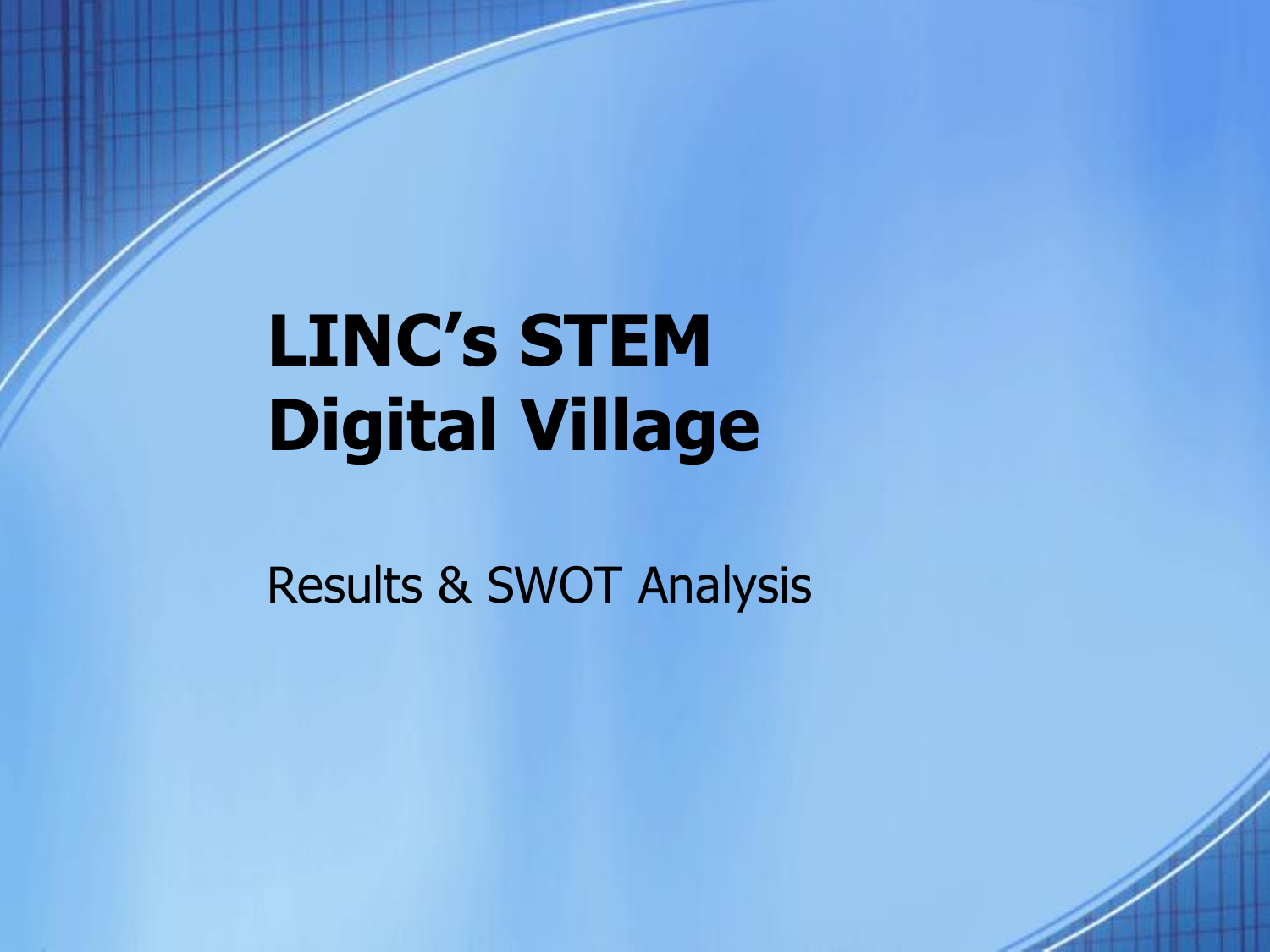## **LINC, Phase II: STEM Digital Village (SDV)**

SDV has delivered on the envisioned concept.

- 1. It warehouses numerous resources and tools aimed specifically at enriching opportunities for STEM scholars
	- Research Internship Opportunities
	- Scholarship Opportunities
	- Study Aids
	- Personal Development Tools
	- Graduate School Preparation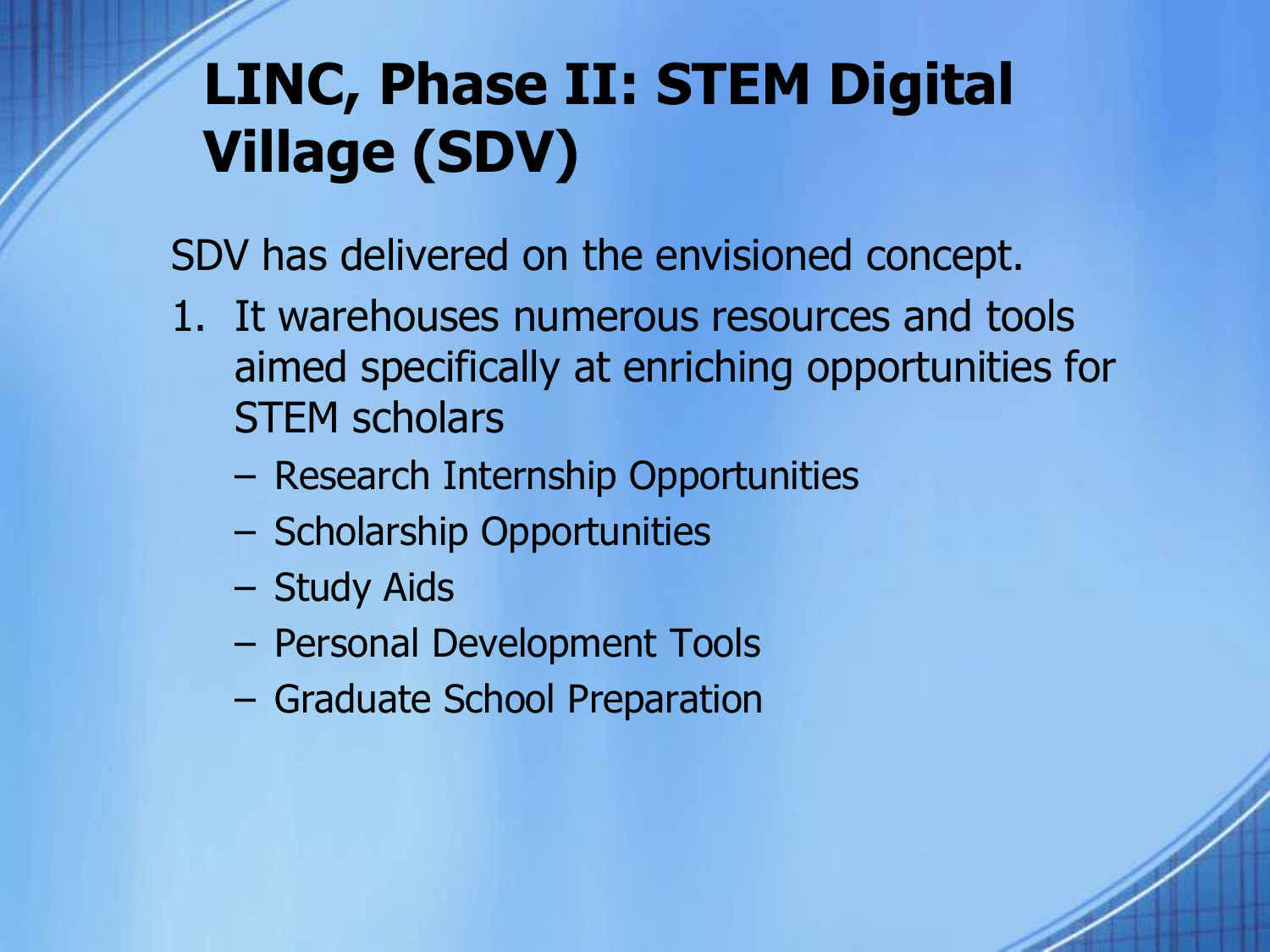### **LINC, Phase II**

- 2. SDV provides pictorial and audio/visual presentations on LINC's STEM scholars activities
	- Participation in national and regional research presentation competition
	- LINC graduates accomplishments
	- Other noteworthy accomplishments
	- Showcases STEM students' CPRL Recordings that demonstrate their grasp of STEM disciplines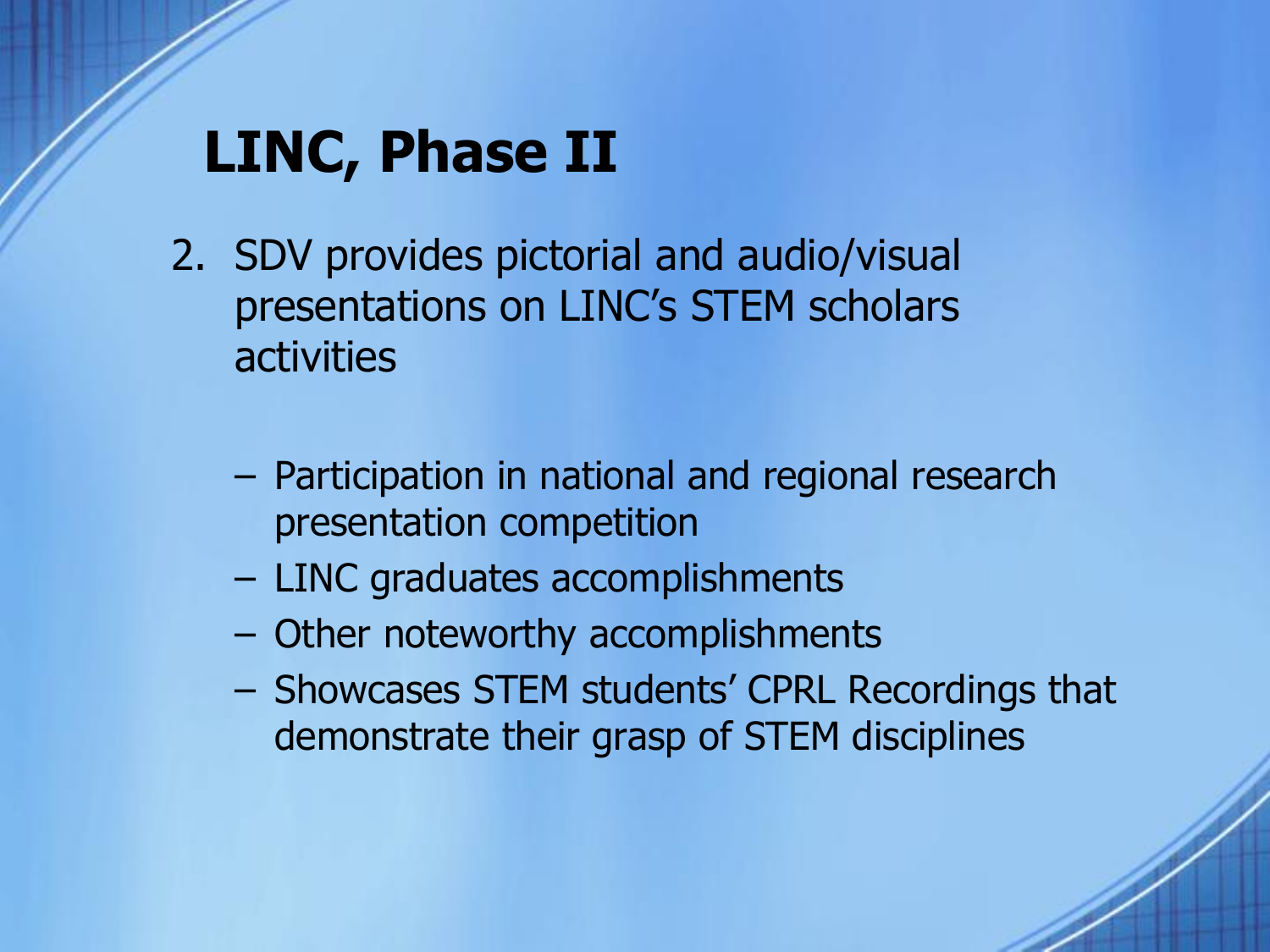#### **LINC Phase II New Activity: STEM Digital Village (SDV) (www.stemdigitalvillage.com**

SDV has been recognized as an innovate technology tool, with presentations on its construct and use given at the following venues:

- Technology in the Classroom. Langston University 8th Annual Research Symposium; Langston OK. May 8, 2008
- Student Centered Learning. 2010 National Conference on Learner-Centered Teaching. Langston University – Crowne Plaza, Tulsa, OK. April 12-14, 2010.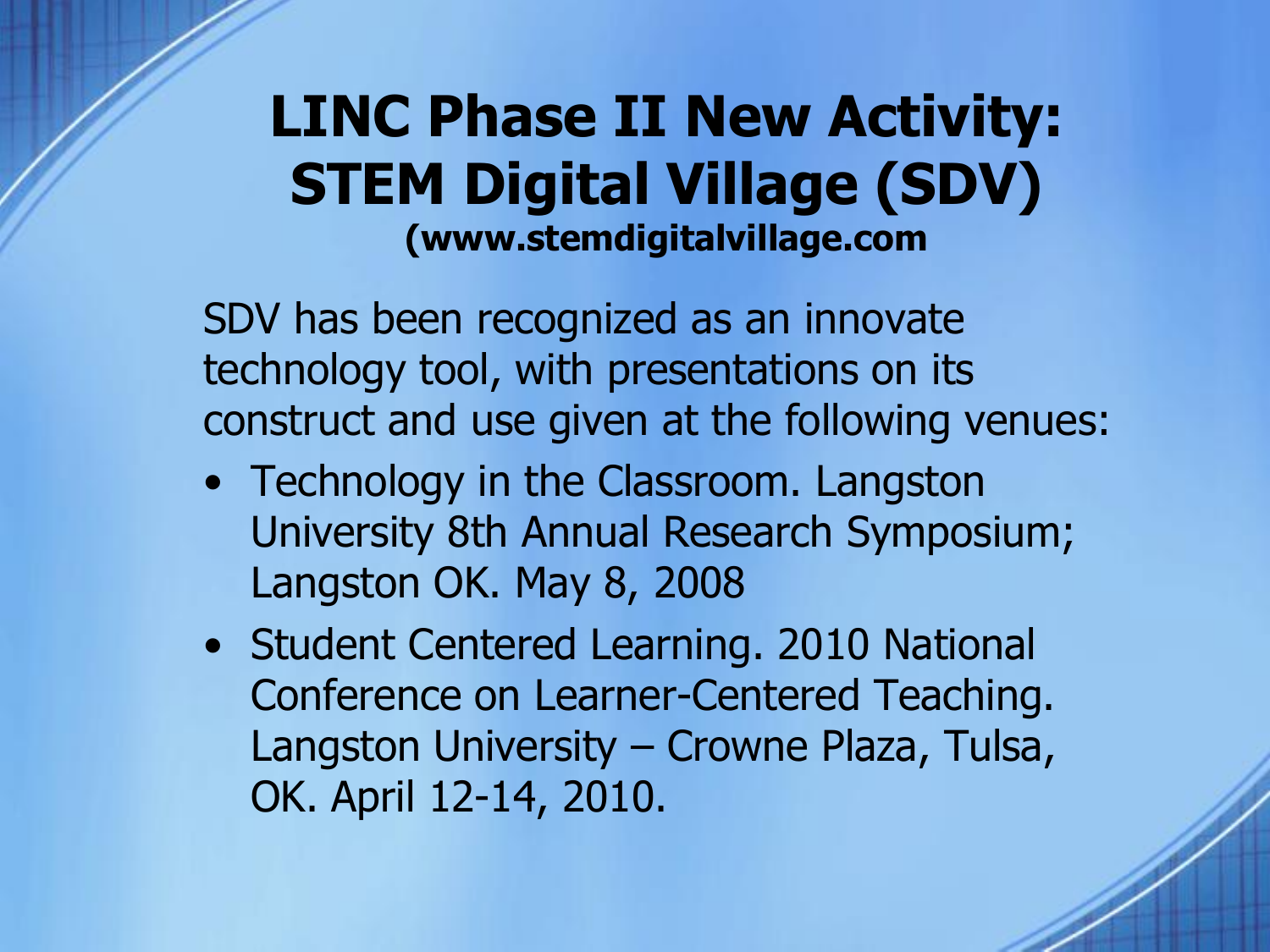#### **LINC Phase II New Activity: STEM Digital Village (SDV) (www.stemdigitalvillage.com**

#### **Results:**

- SDV has over 3,000 members in its online community.
- The site has had over 33,000 visitors
- Opportunities:
- SDV can be used as a remote communications tool for a wide range of activities. It can support STEM student populations beyond Langston